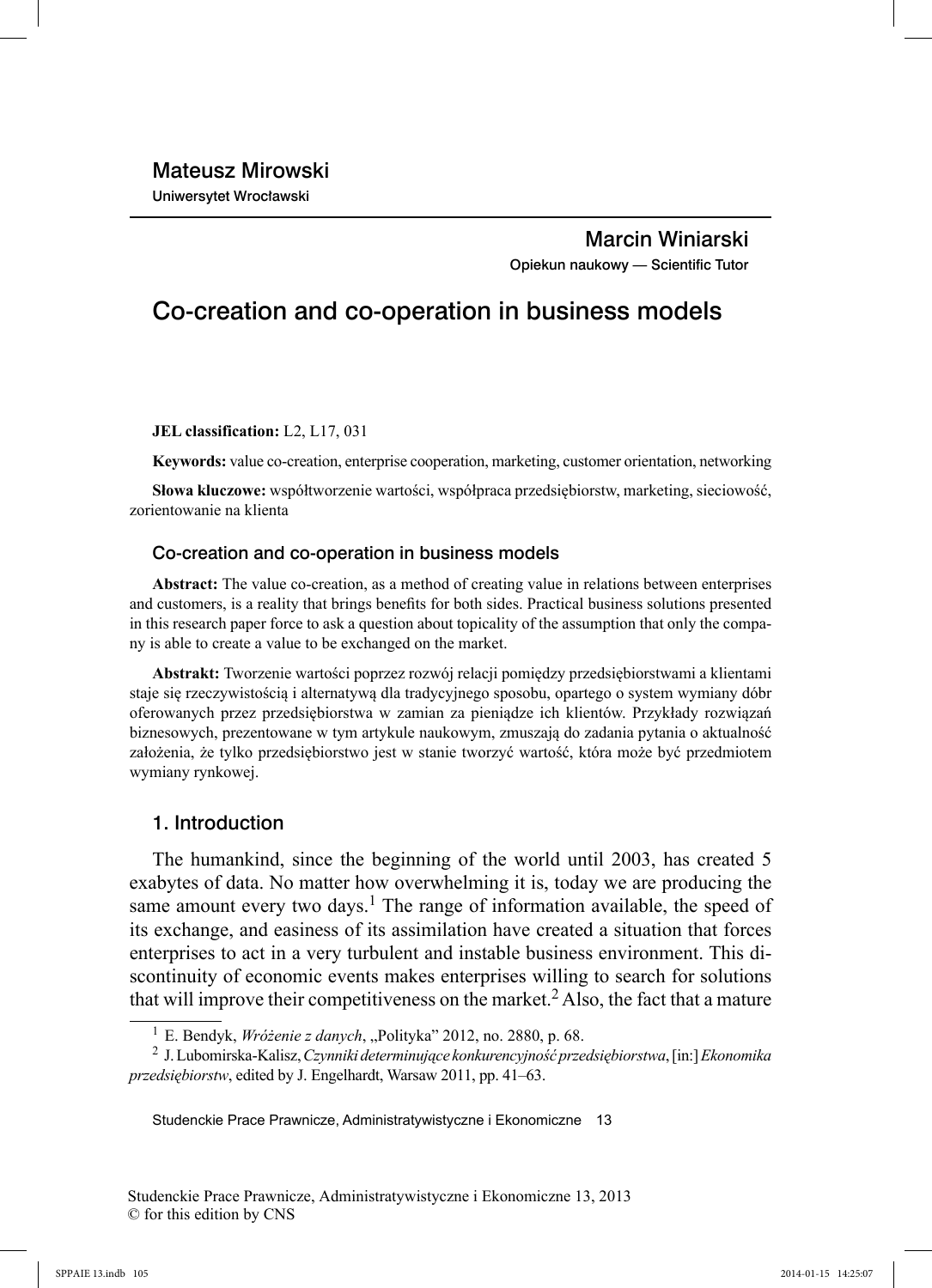organization should grow between 4% and 6% annually does not make the situation easier. The best way is to introduce innovations that support enterprise competitiveness. In 20th century it was enough for companies to rely on their internal R&D departments and hire the best people available to create the best research facilities. This was the model which allowed such enterprises as Procter  $\&$  Gamble to be extremely successful, but the easy days are over.<sup>3</sup>

The purpose of this scientific article is to present (in accordance with findings of the literature research and practical business solutions) a new model of creating innovative solutions that positively affect company performance and its competitiveness on the market, a new model of creating a value in an organization co-creation and cooperation between both an enterprise and customers, as well as between companies.

### 2. Managing in the interest of customers

Manufacturing system produces the biggest number of products in history, which are transported and sold through various channels. Growing number of offers causes that a customer feels lost and stupefied. Their complexity, together with threats and benefits it brings, creates commotion and can be irritating to a customer who more and more often faces the problem of a proper evaluation of products and services available. Every day we ask ourselves "is this the best thing I can get right now? Are the services, provided for me, the best and most effective?" As a result a customer can choose among the biggest amount of products and services in history, but this fact causes him feeling less comfortable. The traditional system of creating value, with an enterprise in the centre, is cracking. A century ago Ford could create the T model only in one color — black and develop company organizational, hierarchical structure. Nowadays car manufacturers give customers plenty of options in their offer to choose and face the problem of satisfying a mass customer despite perfectly developed mass customization of offerings that suits their supply chains.4 This situation is not restricted to automotive industry only. For example, in Germany almost 40% of people who do extreme sports modify their equipment to be more suitable to their requirements. Also 22% of German doctors modify tools they need to perform a surgery. All because of the fact that they are dissatisfied with products they receive from manufacturers. The same situation happened to the T model. Despite that it was extremely successful, many farmers and entrepreneurs modified it in order to be more practical (e.g. by removing back seats — first pick-up

<sup>3</sup> L. Huston, N. Sakkab, *Connect and Develop: Inside Procter & Gamble's New Model for Innovation,* "Harvard Business Review" 84, 2006.

<sup>4</sup> C.K. Prahalad, V. Ramaswamy, *Przyszłość konkurencji. Współtworzenie wyjątkowej wartości wraz z klientami*, Warsaw 2005, pp. 13–14.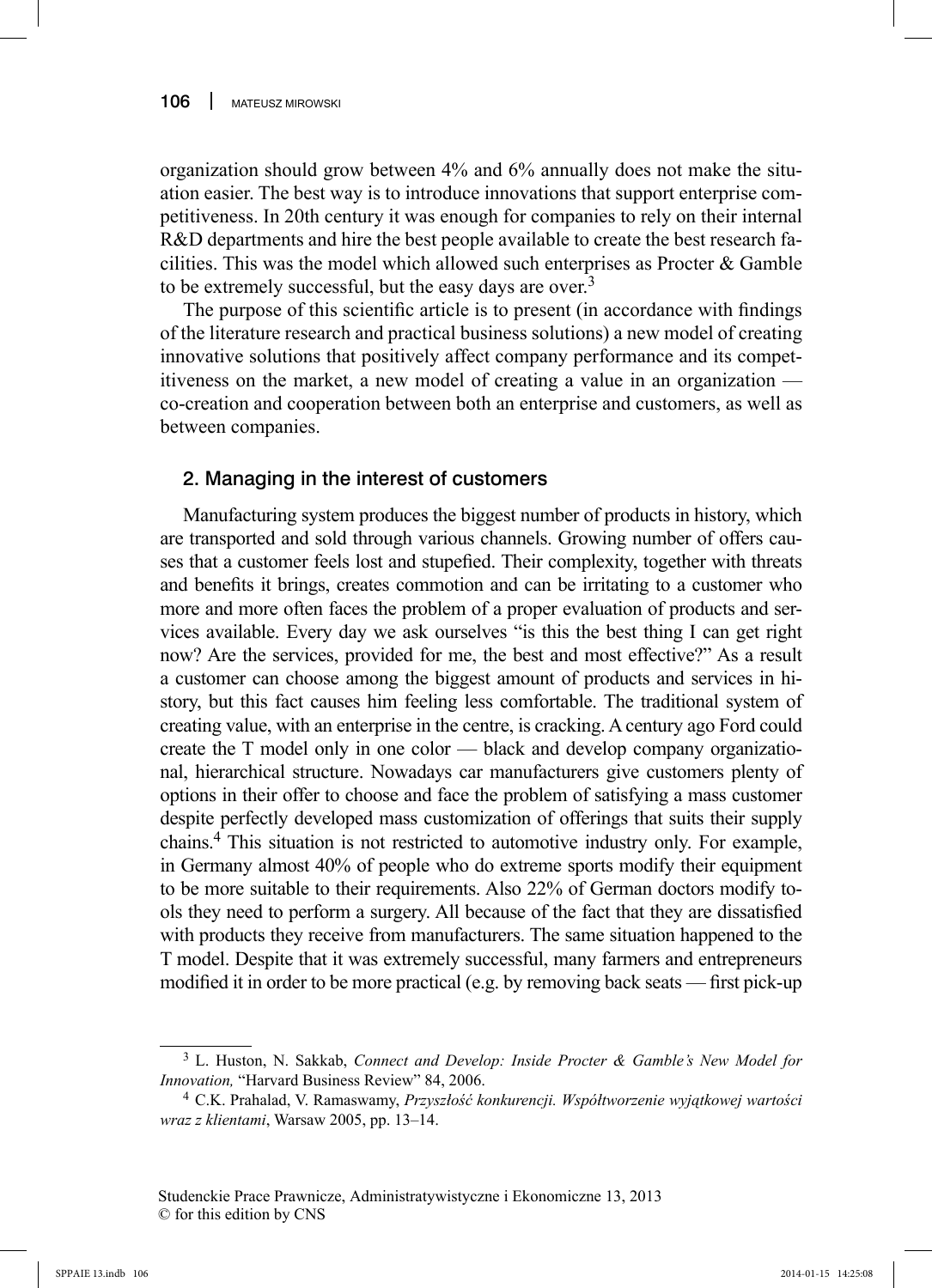trucks were available after the World War I).<sup>5</sup> Let's go back to the P&G mentioned in the introduction. Their "invent-it-ourselves" model, extremely beneficial in the 20<sup>th</sup> century was not able to support company organic growth. In 2000 only about 35% of products launched on the market were successful, and the company lost more than 50% of its stock value. Larry Huston and Nabil Sakkab, responsible for R&D in P&G started to study some products P&G had acquired by working with people outside the company. It turned out that they were very successful and highly profitable innovations. Huston and Sakkab decided to bet on external connections in order to connect capabilities of company R&D staff with sources of innovation beyond the P&G labs. The "connect-and develop" innovation model works. By identifying profitable ideas, applying P&G own capabilities, having a clear view on customers' needs the company was able to create better and cheaper products, faster. As a result, within a couple of years the company has doubled its share price and launched over 100 products which in some aspects can be considered as "proudly found elsewhere".6

Enterprises in highly industrialized countries are becoming more and more aware of the value of direct contacts with customers, are trying to enlarge customer satisfaction and loyalty, together with raising innovativeness. A customer orientation — a set of actions that allows a company to solve customers' problems and out-perform its competitors by an advantage in value for customers. This means establishing a basic set of values and beliefs according to a central significance of a customer who is a guideline for an enterprise.<sup>7</sup> The customer orientation means looking at a business activity from customers' point of view, listening to their wishes and helping them to obtain knowledge that will maximize effectiveness of their purchase choices. Innovative enterprises try to shape their business processes according to the general orientation on customers' needs. A research that had been conducted by Stuttgart University and Diebold Deutschland revealed that 74% of machine-building and electronic industry had significantly improved their market results thanks to focusing on customers' wishes while working on new products, 57% had reduced time needed for R&D, and 46% constantly involve customers to search for new products ideas.8

### 3. Cooperation between customers and enterprises

In order to make the cooperation between an enterprise and customers successful, they must be well-informed, active, and willing to cooperate. This is impossible without several factors<sup>9</sup>:

<sup>5</sup> E. Bendyk, *Kliencie, pomóż*, "Polityka" 2007, no. 2613, p. 70.

<sup>6</sup> L. Huston, N. Sakkab, *op. cit.*

<sup>7</sup> M.D. Hutt, Th.W. Spech, *Zarządzanie marketingiem*, Warsaw 1997, p. 29.

<sup>8</sup> J. Penc, *Sztuka skutecznego zarządzania, kierowanie firmą z myślą o jurze i procesach integracji z Unią Europejską*, Kraków 2005, pp.165–166.

<sup>9</sup> Classification and description based on: C.K. Prahalad, V. Ramaswamy, *op. cit.*, pp. 14–16.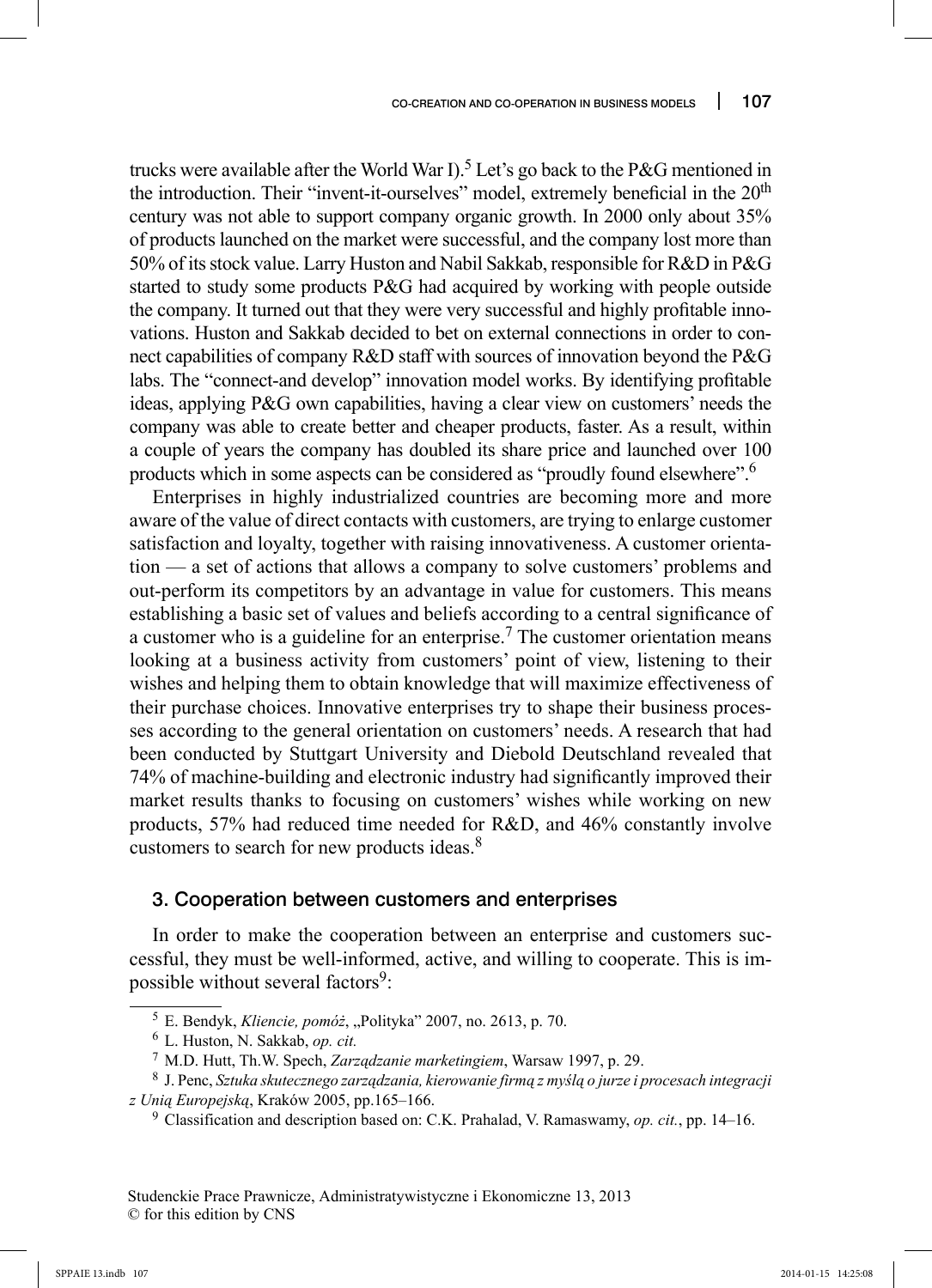Access to information — millions of people connected to the global network have a possibility to search among the biggest number of information in history, are able to make decisions based on more complete knowledge, and are willing not only to find information about products they are interested in, but also about companies that produce and sell them. This situation is especially noticeable e.g. in healthcare. Patients are looking for opinions about doctors, their results, hospitals and clinics performance. They gather knowledge about the newest procedures and clinical research, they want to share their experiences with other patients, as well as doctors, to fully participate in a treatment process.

— Global point of view — thanks to wider access to worldwide information about companies, products, technologies, prices, and opinions of other people customers are able to evaluate available goods not only in their neighborhood, but on the local, interregional, and even international level.

— Building a network of customers — easy communication (there are over 6 billion of active SIM cards all over the world and over 2 billion of people connected to the Internet<sup>10</sup>), together with our natural tendency to gather in large groups, have created various network communities where people share their ideas and feelings, regardless to geographical and social barriers, transforming existing markets and revolutionizing those which have been only just created.

— Experimenting — customer networks, and the exchange of information that occurs inside them, cause that every idea and a will to experiment meets with a favorable response. Variety of customers all over the world, who know what's what, create a database with a wide set of skills and competences that is able to be accessed by anyone.

Activism — enterprises cannot work separately when designing products, manufacturing processes, supply and distribution chains, marketing campaigns. They also cannot leave no space for customers to be involved. As people learn, they are able to distinguish more details when they need to make a choice. They are even able to influent the enterprise itself. Take Sony as an example. The company Aibo robotic pet did not meet customer requirements and some people started to develop their own, additional commands to implement into the toy software (they widened the amount of its features and started to share their ideas at numerous websites). Sony considered it as "hacking" and prohibited using and sharing such a software. After a couple of months and a huge negative response from customers Sony eventually changed its policy in this scope.<sup>11</sup>

No doubt, the factors presented above have occurred and we can see that cooperation between enterprises and customers is able to exist. A great example of such cooperation is activity of British mobile network — giffgaff. It sends SIM cards

<sup>10</sup> E. Bendyk, *Wróżenie…*, p. 68.

<sup>11</sup> P. Torrone, *Sony's War on Makers, Hackers, and Innovators*, [in:] *Make Magazine Blog*, http://blog. makezine .com/2011/02/24/sonys-war-on-makers-hackers-and-innovators (access: 14.11.2012).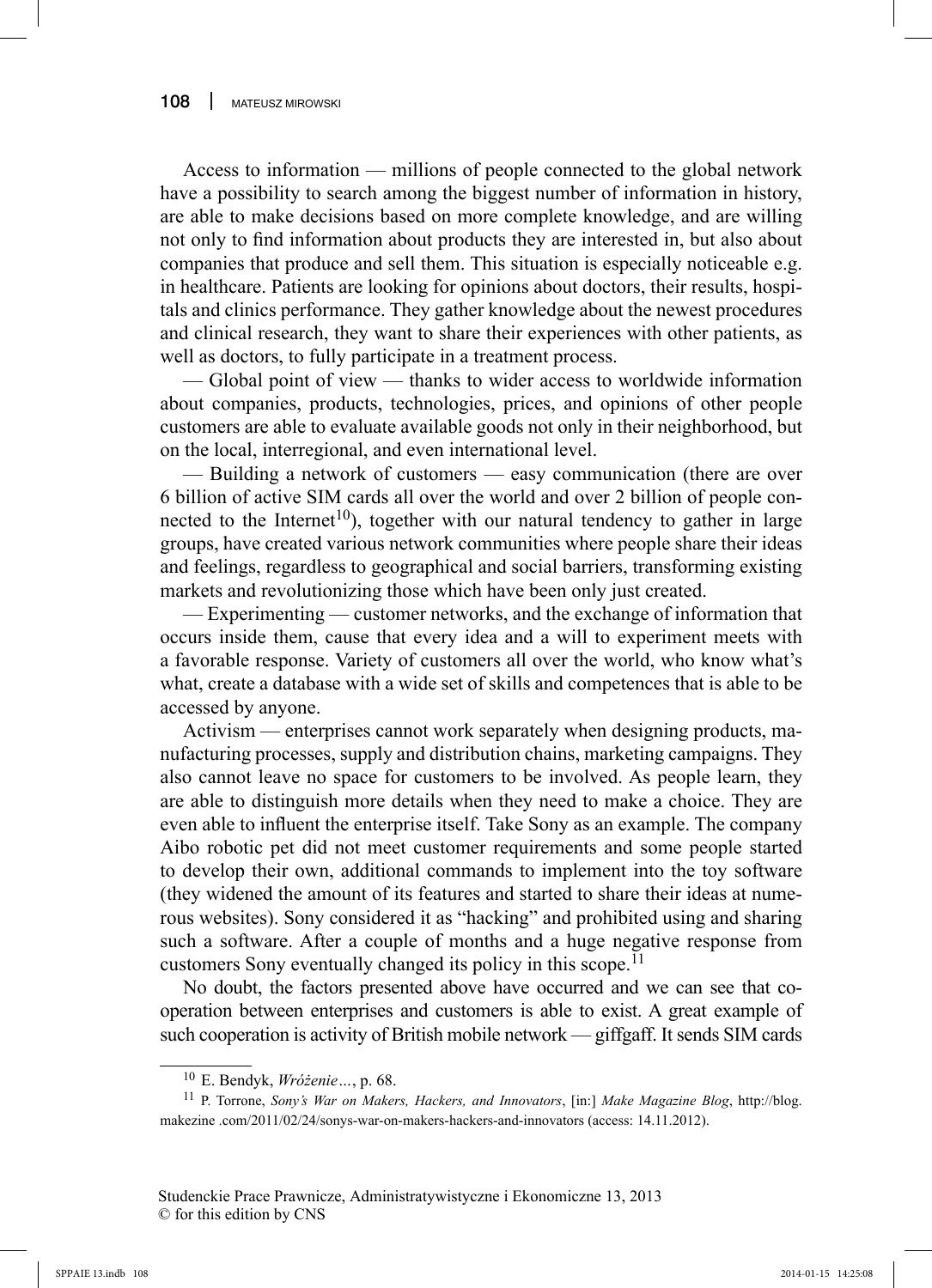to people and runs on the o2 network to provide its services. But what is really exciting is the fact that giffgaff was able to create a community of customers who are ready to answer questions asked by other users. Moreover, the company website includes a "Community" feature which consist of forums, blogs, and the "Ideas board" — a place where community members can suggest improvements. The company workers take them under consideration as well as implement them into company business activity (for last two years the company has received more than 8500 suggestions! $^{12}$ ).

### 4. Co-creation of value

A new approach to creating value, based on value co-creation by customers and enterprises is being developed around us. The only thing we need to do is to see it and change the traditional beliefs of managers, as well as their logic of creating value. The traditional way of thinking starts with an initial premise that the creation of value occurs inside the company through its activities. Customers only have a role of consuming company offer. As a consequence it needs some kind of cooperation mode — an exchange process — in order to sell its products. The exchange process is an area where company acquire economic value from customers and does it in many ways (by enlarging the variety of products in its offer, by efficient delivery and after-sales service, etc.). Here, it is all about value exchange and extraction, not creation. Managers of such companies focus on the flow of products that can be controlled or influenced by a company. The flow makes up the company chain of value. Employees concentrate on quality of products and business processes, try to develop innovations in the scope of technology, products and processes. A company creates value and exchange it with customers, efficiently adjusting company supply to customers demand (this balance is crucial for traditional process of creating value)<sup>13</sup>. The market is the place where value is being exchanged and extracted, and the only direction of communication is from a company to customers. The figure 1 presents traditional frame of reference for value creation.

However, there are changes in the way people behave and think. As it was mentioned before, customers are stupefied and dissatisfied by the variety of available products. Thanks to new ways of communication and exchange of information, they want to co-create value not only with one enterprise, but with other service providers, professionals, and customers. Also an enterprise finds it difficult to create anything valuable without involving individual customers.

<sup>12</sup> See: http://giffgaff.com/ and http://community.giffgaff.com/t5/ideas/v2/ideaexchangepage/ blog-id/ideas\_01/page/1, http://community.giffgaff.com/t5/ideas/v2/ideaexchangepage/blog-id/ ideas\_01/page/2 (access: 14.11.2012).

<sup>13</sup> C.K. Prahalad, V. Ramaswamy, *op. cit.*, p. 24.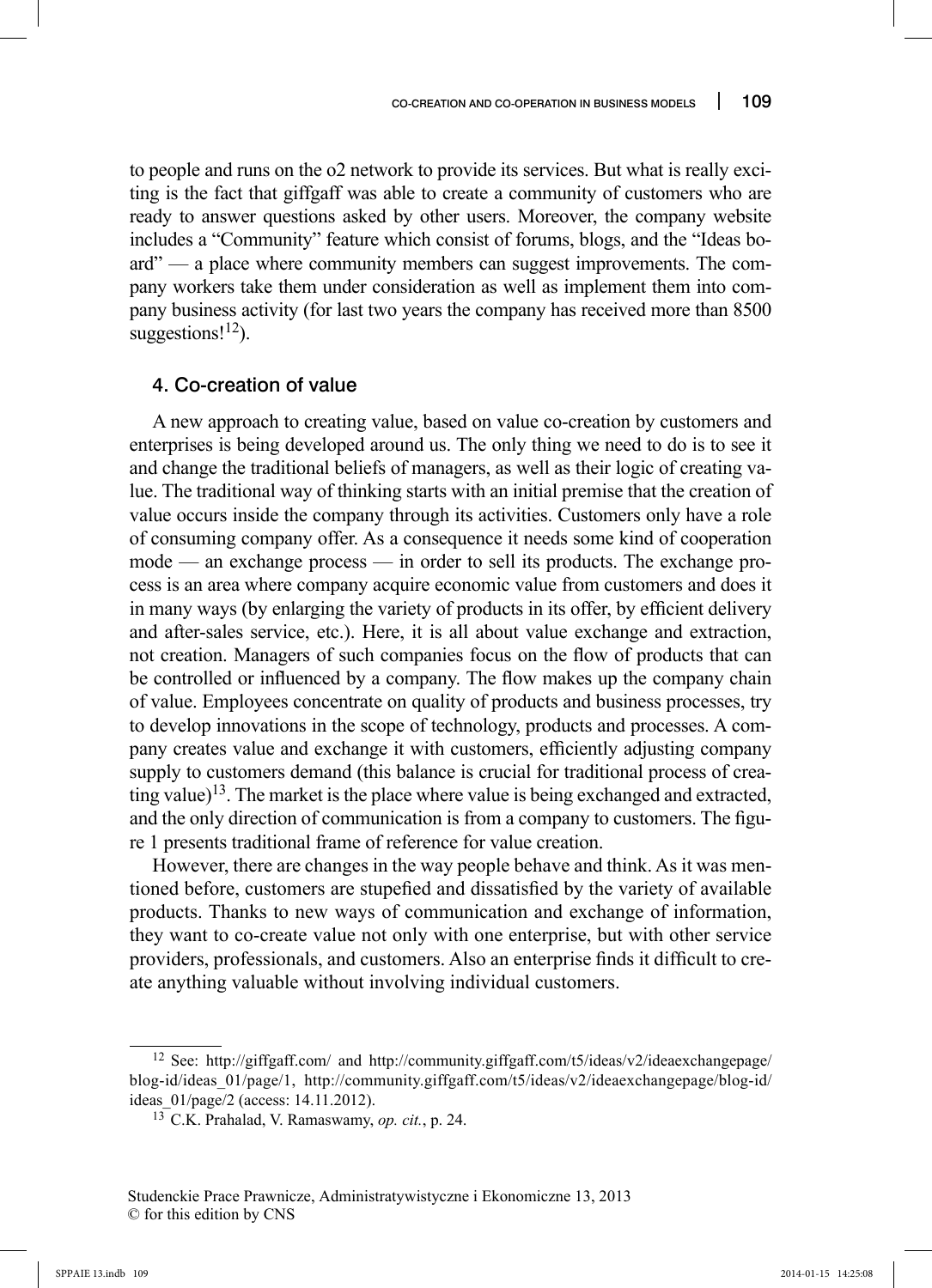

Fig. 1. Traditional frame of reference for value creation

Source: C.K. Prahalad, V. Ramaswamy, *Przyszłość konkurencji. Współtworzenie wyjątkowej wartości wraz z klientami,* PWE, Warsaw 2005, p. 23.

Coimbatore Krishnarao Prahalad and Venkat Ramaswamy offer a new frame of reference for creating value. They start from changing its initial premise. Now a customer, together with an enterprise, creates value (not an enterprise independently) and this experience of co-creation is the basis of value. The creation takes place not within a process of exchanging goods, but within interactions between customers and enterprises that take place on the market. Because plenty of people look for interaction, the process (and the value itself) will consist of various and diversified experiences of co-creation because of the uniqueness of each customer. In this conditions managers should focus on the quality of co-creation experiences rather than the quality of products and business processes. A necessity to build a network of experiences, based on a good infrastructure of interactions between an enterprise and customers, is crucial in order to assure quality and variety of experiences that will eventually become a value co-created by individual interactions between two partners. These interactions have a fundamental significance, because the experience of co-creation, not the offered product, are the basis of a unique value for each of the customers. In this point of view, the market is concentrated around separate customers and their experiences of co-creation with an enterprise, not around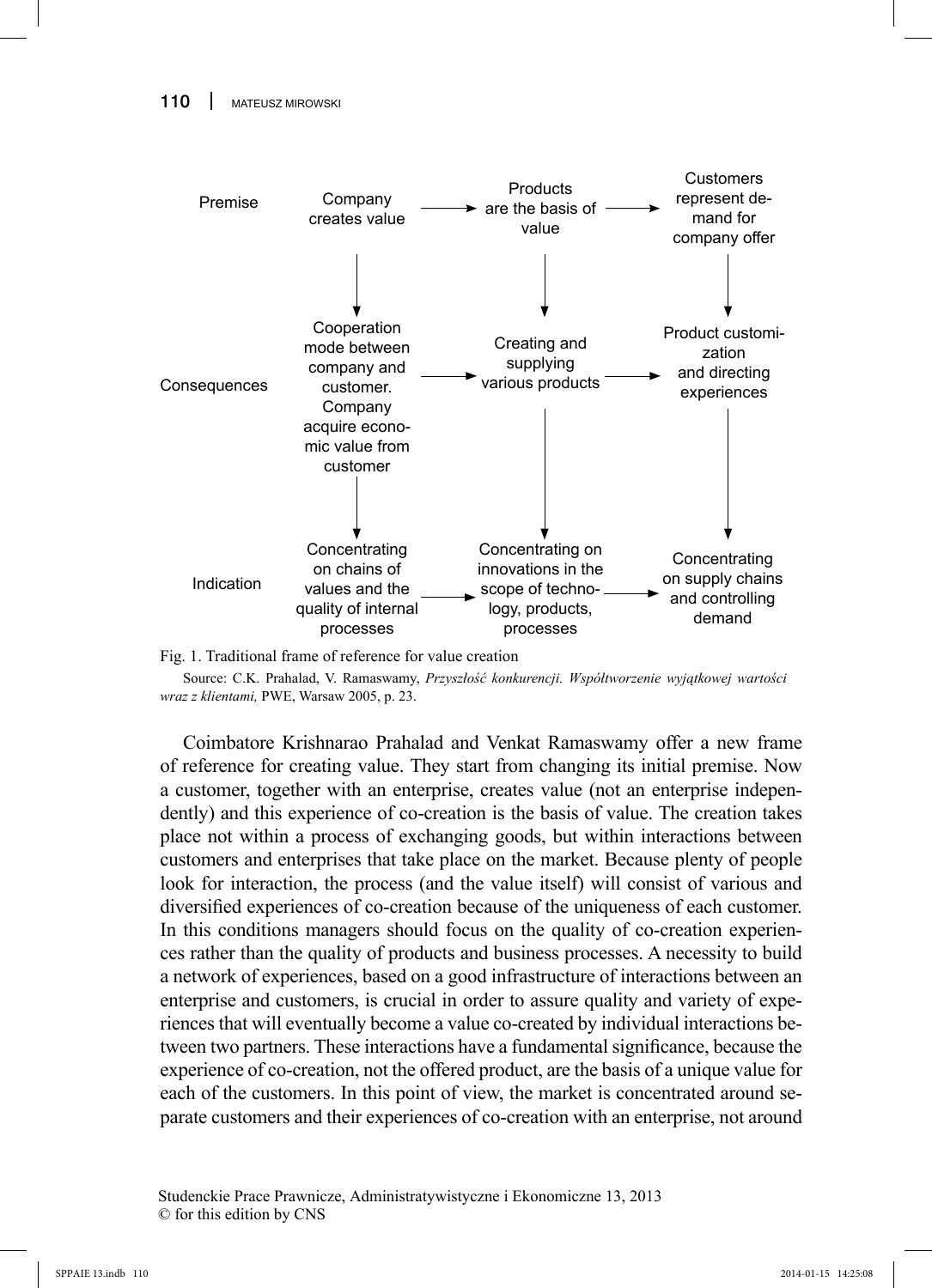

Fig. 2. New frame of reference for value creation

Source: C.K. Prahalad, V. Ramaswamy, *Przyszłość…*, p. 25.

passive roles of production and consumption of an enterprise offer.<sup>14</sup> The figure 2 presents new frame of reference for value creation.

This transformation has five elements that we should be aware of: $15$ 

— Value is moving from products towards solutions and experiences of customers. The borderlines between business-to-business and business-to-consumer relations will be blurring.

— No enterprise has all the resources needed to create unique, personalized experiences, so all of them should have an access to talents, components, products, and resources from the best source available.

— Systems of internal management, unless they are flexible enough, could become a barrier in enterprise development towards co-creation.

— Resources within and around enterprise business environment must be constantly adjusted to changing customers' needs and expectations.

<sup>14</sup>*Ibidem*, pp. 25–26.

<sup>15</sup> Classification and description based on: C.K. Prahalad, M.S. Krishnan, *Nowa Era Innowacji*, Warsaw, 2010, p. 25.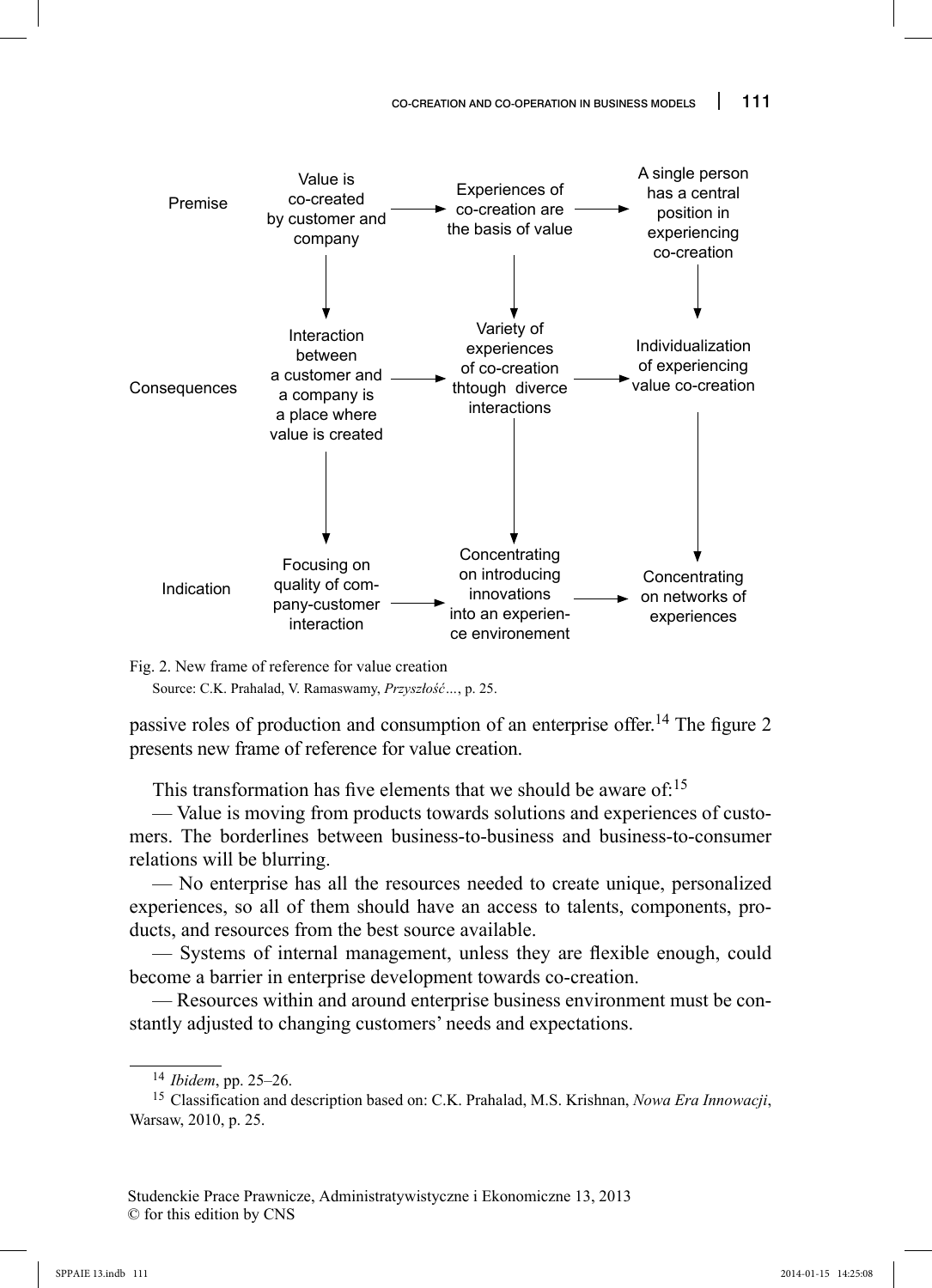— Specific model should be created in order to allow a company focusing on individual customers among millions.

In a fight for competitiveness there is a shift from creation of value based on a product towards creation of value based on a personalized experience, from customer segmentation towards experiences of one customer, from storing all the resources needed towards diverse suppliers which provide services mutually<sup>16</sup>.

# 5. Elements of co-creation

A system for co-creation of value consist of five blocks: $17$ 

— Dialog — interactivity, engagement, and willingness to take actions. It must concentrate around issues that are interesting for both sides, needs a space to take place (Internet is a perfect one these days), and rules of participation that will ensure proper, structured, and effective interaction. Good example is Innocentive — a project set up by a group of organizations (including NASA, The Economist, P&G, Eli Lilly, etc.) that is a space of ideas exchange between organizations and professionals all over the world to solve users' challenges that have occurred.<sup>18</sup>

— Access — which does not necessarily mean ownership. For example Gateway, an American computer hardware company, in 2002 started to offer an access to an experimental service — "Processing on Demand" — an access to a grid computing services (thanks to the use of 272 Gateway computers from company stores in the US and its 8000 showroom PCs) for organizations that do not have a possibility to use high performance computing equipment or to access a supercomputing power, for only 15 cents per one hour of processor work.<sup>19</sup> Another example that reflect people growing tendency to have an access to something (instead of own it) is the idea of car sharing (or car clubs in the UK). It is designed to people who are interested in travelling mainly on short distances for a specified purpose (e.g. do shopping outside the city).<sup>20</sup> Not ownership but experience of an individual, raising from a possibility to access something (e.g. different lifestyle) creates value in such situations.

— Transparency — the asymmetry between companies and customers was a feature of mutual relations that enterprises benefited from. However, with growing availability of information about products, technologies, companies itself, and ubiquitous connectivity a customer is able to access as many information as needed. Both access and transparency are crucial for a dialog between company and customer to be effective.

<sup>16</sup> I*bidem*.

<sup>17</sup> Classification and description based on: C.K. Prahalad, V. Ramaswamy, (2004), *Co-creation experiences: The next practice in value creation*. J. Interactive Mark., 18: 5–14. doi: 10.1002/dir.20015. 18 See: http://www.innocentive.com/about-innocentive (access: 14.11.2012).

<sup>19</sup> G. Hyman, *Gateway Finds Good Use For Showroom PCs*, The IT Business Edge Network, http:// www.inte rnetnews.com/ent-news/article.php/1554991/Gateway+Finds+Good+Use+For+ Showroom+PCs.htm (access: 14.11.2012).

<sup>&</sup>lt;sup>20</sup> See: http://www.carsharing.org/about/what-is-car-sharing/  $(12.11.2012)$ .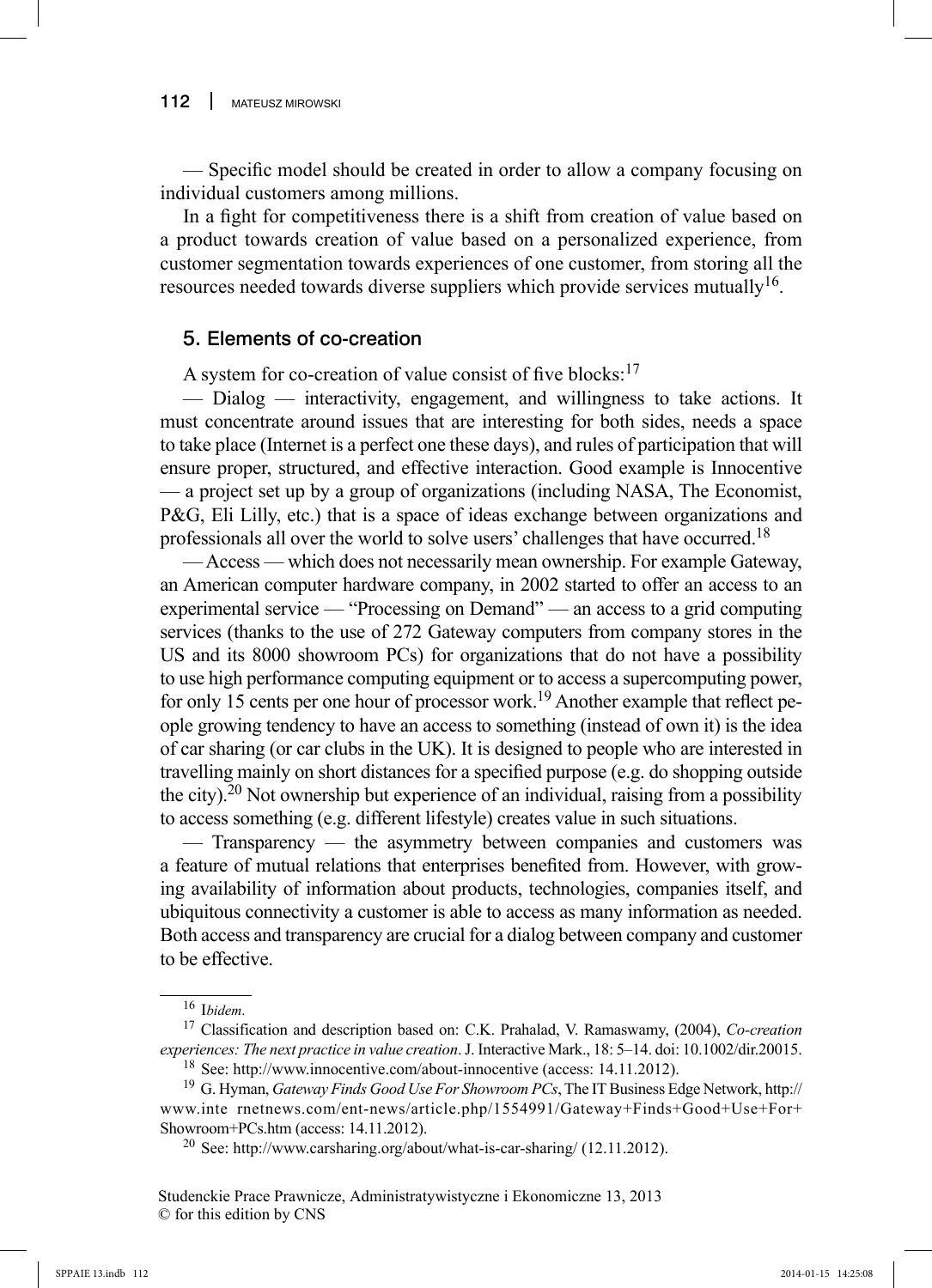— Risk-benefits — although traditionally, it is an enterprise that manage an evaluate risk better than a customer and there is no or a little need to share information concerning threats to the public, an active dialog about threats and benefits (connected with using company products) can raise the level of trust between an enterprise and its customers.

The quality of experience connected with co-creation is absolutely different than experiences while purchasing a product traditionally. The basis of value moves from the product itself to the entire experience of co-creation of value, including co-designing and other interactions between a customer, their bigger community, and a company. The experience of co-creation of value depends on the level of access to company employees and customer community, as well as transparency for each of the sides.<sup>21</sup> The table on the next page, created by Coimbatore Krishnarao Prahalad and Venkat Ramaswamy (published in 2004 in volume 18 of the "Journal of Interactive Marketing"), presents the main points of co-creation of value for clear understanding of the issue.

| Co-creation is not about:                                                                                                                                         | Co-creation is about:                                                                                                                                                                                                                    |
|-------------------------------------------------------------------------------------------------------------------------------------------------------------------|------------------------------------------------------------------------------------------------------------------------------------------------------------------------------------------------------------------------------------------|
| Customer focus.<br>Customer is king or customer is always right.<br>Delivering good customer service or pamper-<br>ing the customer with lavish customer service. | Co-creation is about <i>joint</i> creation of value by<br>the company and the customer. It is not the<br>firm trying to please the customer.<br>Allowing the customer to co-construct the<br>service experience to suit her context.     |
| Mass customization of offerings that suit the<br>industry's supply chain.                                                                                         | Joint problem definition and problem solving.                                                                                                                                                                                            |
| Transfer of activities from the firm to the<br>customer as in self-service.<br>Customer as product manager or co-designing<br>products and services.              | Creating an experience environment in which<br>consumers can have active dialogue and<br>co-construct personalized experiences; product<br>may be the same (e.g., Lego Mindstorms) but<br>customers can construct different experiences. |
| Product variety.                                                                                                                                                  | Experience variety.                                                                                                                                                                                                                      |
| Segment of one.                                                                                                                                                   | Experience of one.                                                                                                                                                                                                                       |
| Meticulous Market research.                                                                                                                                       | Experiencing the business as consumers do in<br>real time.<br>Continuous dialogue.                                                                                                                                                       |
| Staging experiences.                                                                                                                                              | Co-constructing personalized experiences.                                                                                                                                                                                                |
| Demand-side innovation for new products and<br>services.                                                                                                          | Innovating experience environments for new<br>co-creation experiences.                                                                                                                                                                   |

Table 1. The Concept of Co-creation

Source: C.K. Prahalad, V. Ramaswamy, (2004), *Co-creation experiences: The next practice in value creation*. J. Interactive Mark., 18: 5–14. doi: 10.1002/dir.20015.

<sup>21</sup> C.K. Prahalad, V. Ramaswamy, *Przyszłość…*, p. 30.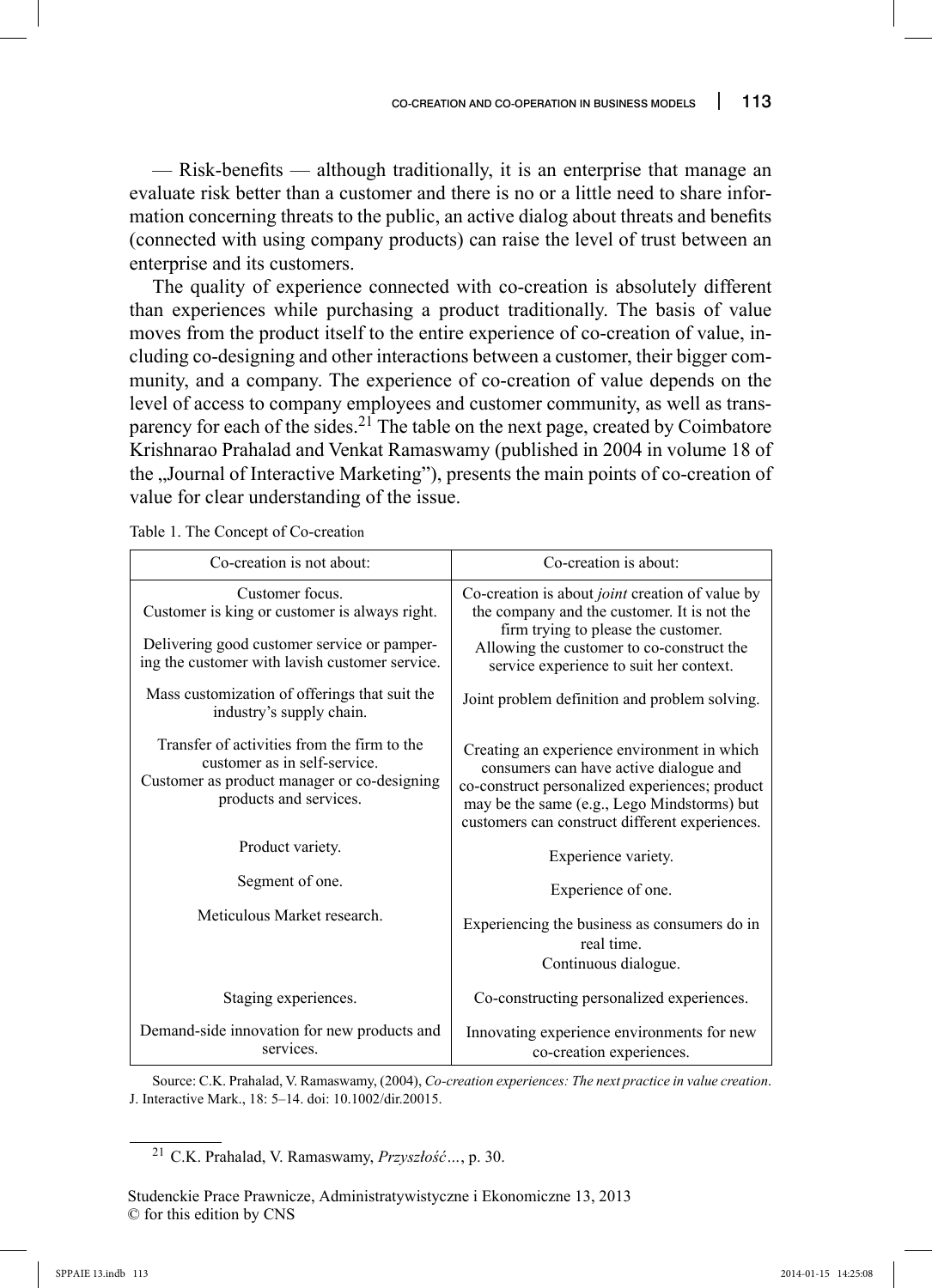### 6. Contemporary forms of business cooperation

A changing character of competition in global economy, transition from mass to custom production, and mutual communication opportunities are stimulating organizations to establish cooperation. In order to compete in contemporary conditions, enterprises must specialize and join their competences (abilities) with those, owned by other organizations. Such network cooperation between companies, that includes actions and resources, causes that a new, qualitatively better configuration occurs. A group (network) of enterprises can achieve goals by using their resources more effectively than a single company. Moreover, acting in a network causes that an organization is less exposed to unexpected changes in its business environment. Together with others it can easier react and defend against threats. A network has also bigger possibilities to influence its environment than a single company.22 Literature offers plenty of enterprise network classifications according to position of a company in a network,  $2^3$  environment variability and type of network connections,  $24$  form of network cooperation,  $25$  etc. A good classifi cation is presented in Stanisław Łobejko's book *Przedsiębiorstwo sieciowe. Zmiany uwarunkowań i strategii w XXI wieku* (*Network enterprise. Changes of conditions and strategies in the*  $21^{st}$  *century). The author presents* such types of enterprise network cooperation as: 26

Production networks — in order to meet contemporary market requirements the issue of "where a company should produce" is being replaced by the issue of "where to execute separate production tasks". Creating customized products which are the result of co-creation between a company and a customer requires a well-organized production process. A good example of such production network is Finnish shoe company – Pomarfin that cooperates with Italian design group — Mazzucato, shoe factories in Estonia, and company dealers who sell Pomarfin shoes and provide services in the scope of company customers' feet measurement in order to offer special shoes, perfectly adjusted (thanks to specially designed measurement software and digital scanners provided by Finnish IT companies) to a customer's foot.27 It is an example of how B2B relations intersperse with

<sup>22</sup> S. Łobejko, *Przedsiębiorstwo sieciowe. Zmiany uwarunkowań i strategii w XXI wieku*, Warsaw 2010, p. 213.

<sup>23</sup> A. Zydlewska, *Decyzje strategiczne w marketingu na runku instytucjonalnym,* [in:] *Marketing na rynku instytucjonalnym*, edited by T. Gołębiewski, Warsaw 2003, pp.170–171.

<sup>24</sup> G.J. Hooley, J.A. Saunders, N.F. Percy, *Marketing Strategy and Competitive positioning,*  Prentice Hall, Englewood Clifs, N.J. 1998, pp. 182–184.

<sup>25</sup>*Why Networks?,* Skillnets Network Series no. 1, http://www.skillnets.ie/sites/skillnets.ie/files/ pdf/Network\_Series\_1-8.pdf (access: 17.11.2012).

<sup>26</sup> Classification and description based on: S. Łobejko, *op. cit.*, pp. 222–232.

<sup>27</sup> C.K. Prahalad, M.S. Krishnan, *op. cit.*, p. 20.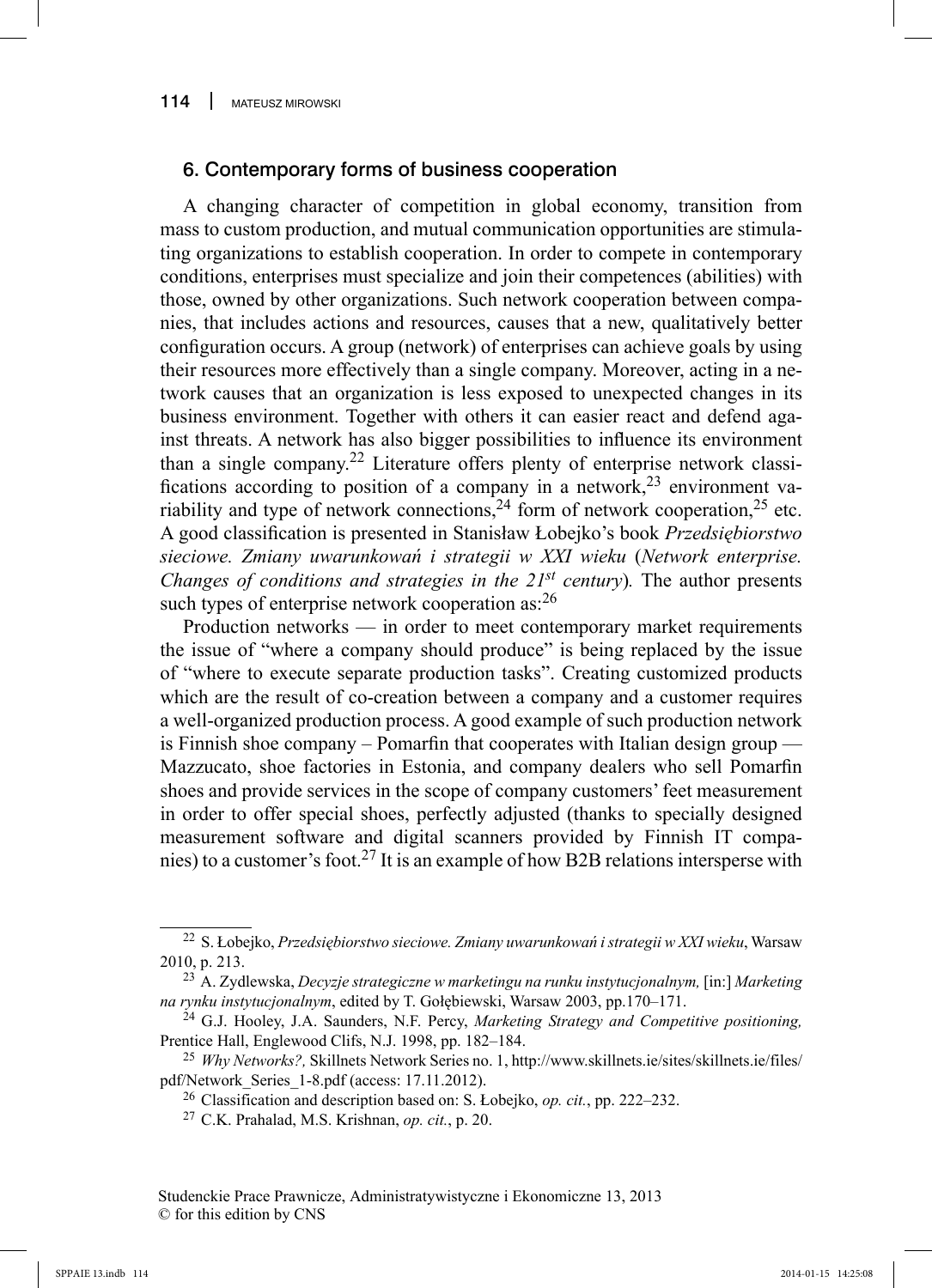B2C relations to create both a unique customer experience and support company (and the entire network) position on the market.

Logistics networks — in a simple supply chain each participant is connected with one supplier and/or one recipient. Thanks to development of ICT, in the end of the 20<sup>th</sup> century supply chains started to evolve into supply chain networks, where each chain link is connected with several others, including those from the outside of the chain. Good example of such chain network is a cooperation between eBay users and Amazon which allowed eBay sellers to send the products their offer via eBay by using Amazon logistics network.

Strategic alliances — a cooperation between two or more companies that combines chosen parts of their resources and skills in order to achieve a chosen strategic goal (goals). For example a joint venture between L'Oréal and Nestlé (in the beginning of the 21st century) resulted in creation of *Innéov Fermeté — a skin*  redensifier which was a high-quality product with very competitive price that be*came a market hit in three months.*<sup>28</sup>

Technology alliances — instead spending money on R&D and market competition it is useful to start cooperation in the scope of new technological solutions and share profits after the project completion. This idea contributed to establishing an alliance between Cicso, EMC, and VMware in order to support flexibility of other enterprises business activity by providing them services in the scope of cloud computing. Because virtualization of data centres is regarded as extremely profitable in the nearest future the three companies decided to work together on such a project (instead of competing) and share profits afterwards.

#### Bibliography

#### Books

Ancarani F., Costabile M., *Coopetition dynamics in convergent industries: designing scope of connections to combine heterogeneous resources*, [in:] *Coopetition. Winning Strategies for the 21st Century*, edited by: Yami S., et. al., Edward Elgar Publishing, Chetlenham 2010.

- Hooley G.J., Saunders J.A., Percy N.F., *Marketing Strategy and Competitive positioning*, Prentice Hall, Englewood Clifs, N.J. 1998.
- Hutt M.D., Spech Th. W., *Zarządzanie marketingiem*, Wydawnictwo Naukowe PWN, Warsaw 1997.
- Lubomirska-Kalisz J., *Czynniki determinujące konkurencyjność przedsiębiorstwa*, [in:] Ekonomika przedsiębiorstw; edited by J. Engelhardt, Wydawnictwo CEDEWU, Warsaw 2011.
- Łobejko S., *Przedsiębiorstwo sieciowe. Zmiany uwarunkowań i strategii w XXI wieku*, Szkoła Główna Handlowa w Warszawie — Oficyna Wydawnicza, Warsaw 2010.
- Penc J., *Sztuka skutecznego zarządzania, kierowanie firmą z myślą o jurze i procesach integracji z Unią Europejską*, Ofi cyna Ekonomiczna, Kraków 2005.
- Prahalad C.K., Krishnan M.S., *Nowa Era Innowacji*, Wydawnictwo Naukowe PWN, Warsaw 2010.

<sup>28</sup> F. Ancarani, M. Costabile, *Coopetition dynamics in convergent industries,: designing scope of connections to combine heterogeneous resources*, [in:] *Coopetition. Winning Strategies for the 21st Century*, edited by: S. Yami et. al., Chetlenham 2010, pp. 223–224.